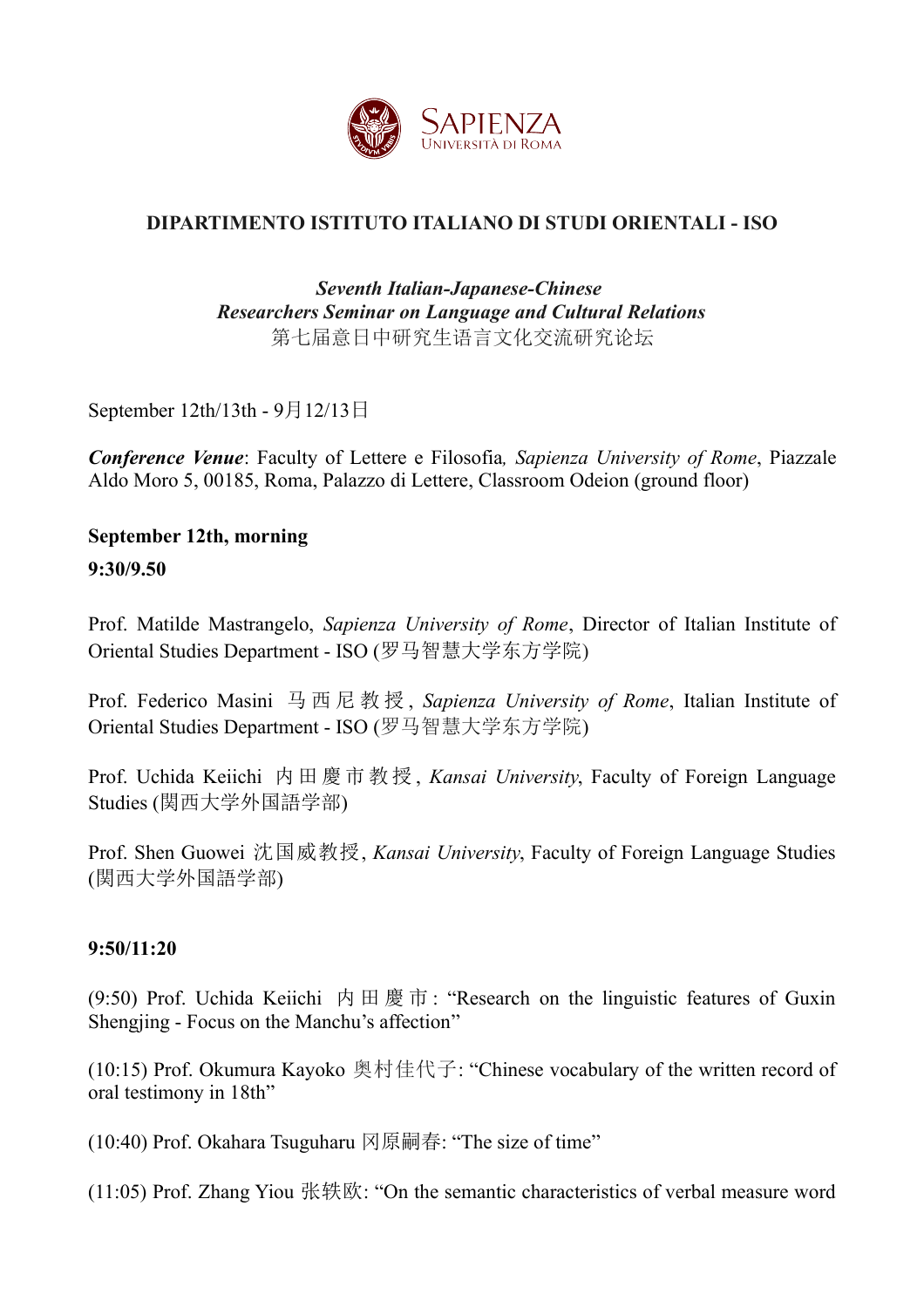'趟 *tang*' "

# **11:30/11:40: Discussion and break**

(11:40) Ren Mengxi 任夢溪: "Is Zhu Xi the 'Guilty person' on girls' education?"

(12:00) Sehyeon Jeong: "Classical Chinese education in Korea during the modern era - A study on classical Chinese text books for public school students, Korean and classical Chinese text books for secondary school students"

(12:20) Chen Long 陈隆: "The education and Japanese influence in early 20th century - A review of *Zhejiang Chao*"

#### **12:40/13:00 Discussion**

**13:00/14:00: Lunch**

#### **September 12th, afternoon**

#### **14:00/15:40**

(14:00) Sun Dongfang 孙东芳: "Modern Japanese women's education: comparison of Shimoda Utako and Tsuda Umeko"

(14:20) Yang Xin 杨昕: "Chinese language educators in Meiji period of Japan - A review of Zhang Tingyan and his work"

(14:40) Sato Thuy Uyen: "Survey of *A simplification of the rules of morals for women* 女則 演音 held at the University Library for Languages and Civilisations Studies (BULAC) in Paris"

(15:00) Nguyen Thi Tra My: "Foreignization and domestication - On the translating of common expressions from Japanese literature texts into Vietnamese and English"

(15:20) Nguyen Thi Tuyet Nhung: "Japanese loanwords in Vietnamese language"

#### **15:40/16:00 Discussion and break**

(16:00) Yu Yating 余雅婷: "Influence on Chinese biblical translation of the Three styles in rhetoric: *Guxin Shengjing*"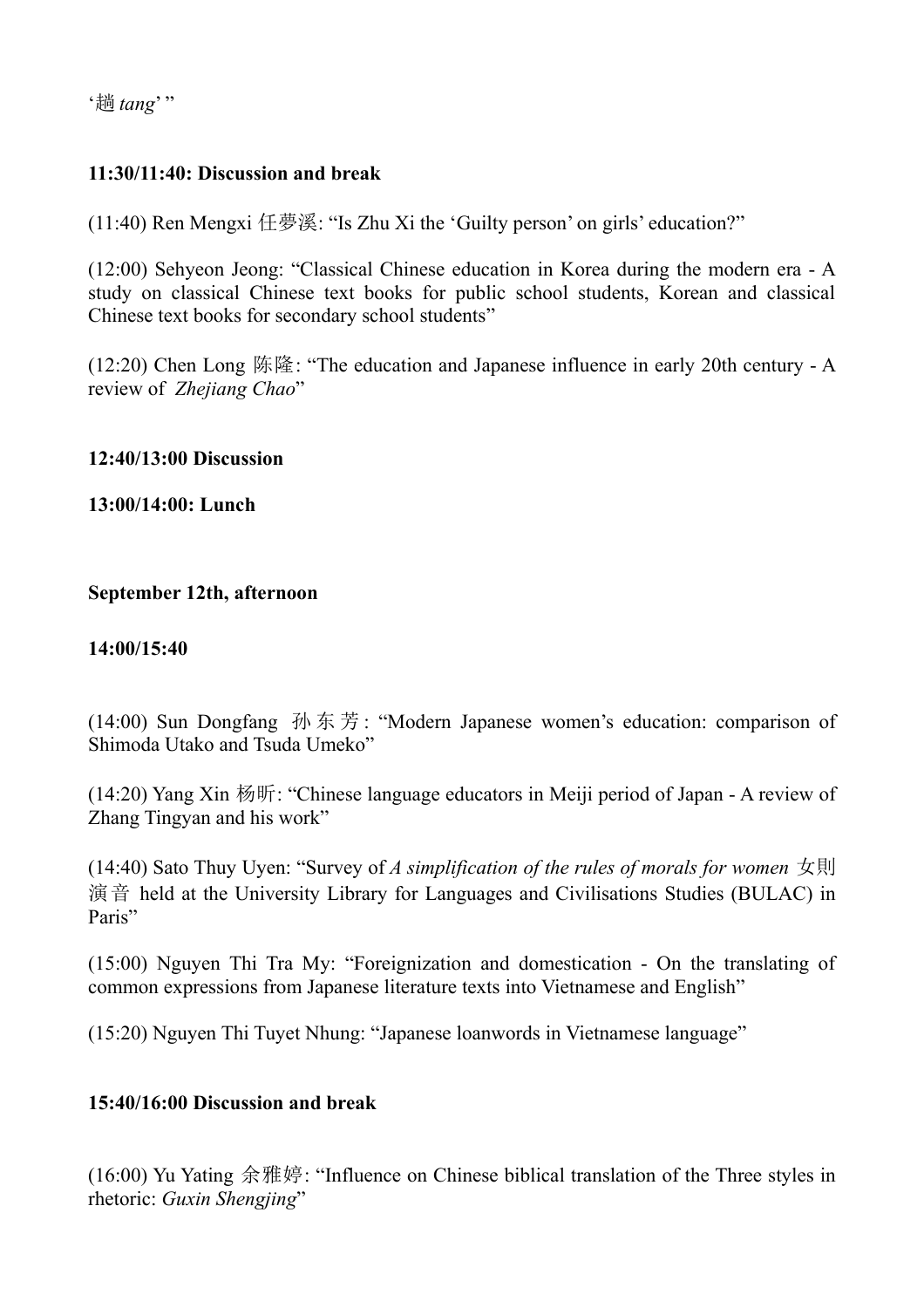(16:20) Timon Gatta (帝梦): "The development of modern Chinese philosophical lexicon: some examples"

(16:40) Irie Takuryu 入江沢竜: "The Study of Chinese-Japanese Translation"

## **17:00/17:10 Discussion and break**

(17:10) Gu Chengyao 辜承尧: "On the process of the Japanese appellation from 'Shina'to China - Focusing on the views of Masaru Aoki and Yoshimi Takeuchi"

(17:30) Cui Huishan 崔惠善: "Introduction of the Japanese loanwords usage in the China discussion and its spread in Korea"

## **September 13th, morning**

#### **09:30/10:50**

(09:30) Peng Qiang 彭強: " Study on Sinology of France in the 19th Century"

(9:50) Mao Liting 毛礼婷: "Reseach on *You la ba guo* "

(10:10) He Nan 贺楠: "A research note of Lobscheid's file, data and letters"

(10:30) Qi Can 齐灿: "Research on Martini's *Grammatica Sinica*"

#### **10:50/11:10 Discussion and break**

(11:10) Li Xiulian 李秀莲: "Research on *Hua Ying tong yu* 華英通語"

(11:30) Kim Kyonyon: "Research on Sino-Korean hada at the end of the 19th century: an analysis of the Korean Bible (Mark) by Ri Jutei and John Ross"

(11:50) Zhong Yi 钟祎: "The development of academic public speaking anxiety scale for second language learners"

(12:10) Ding Jiawei 丁嘉纬: "Pedagogies for teaching Japanese caregiver terminology"

(12:30) Yang Chi 杨 驰 : "The content and significance of the 'Gezhi' in the scientific